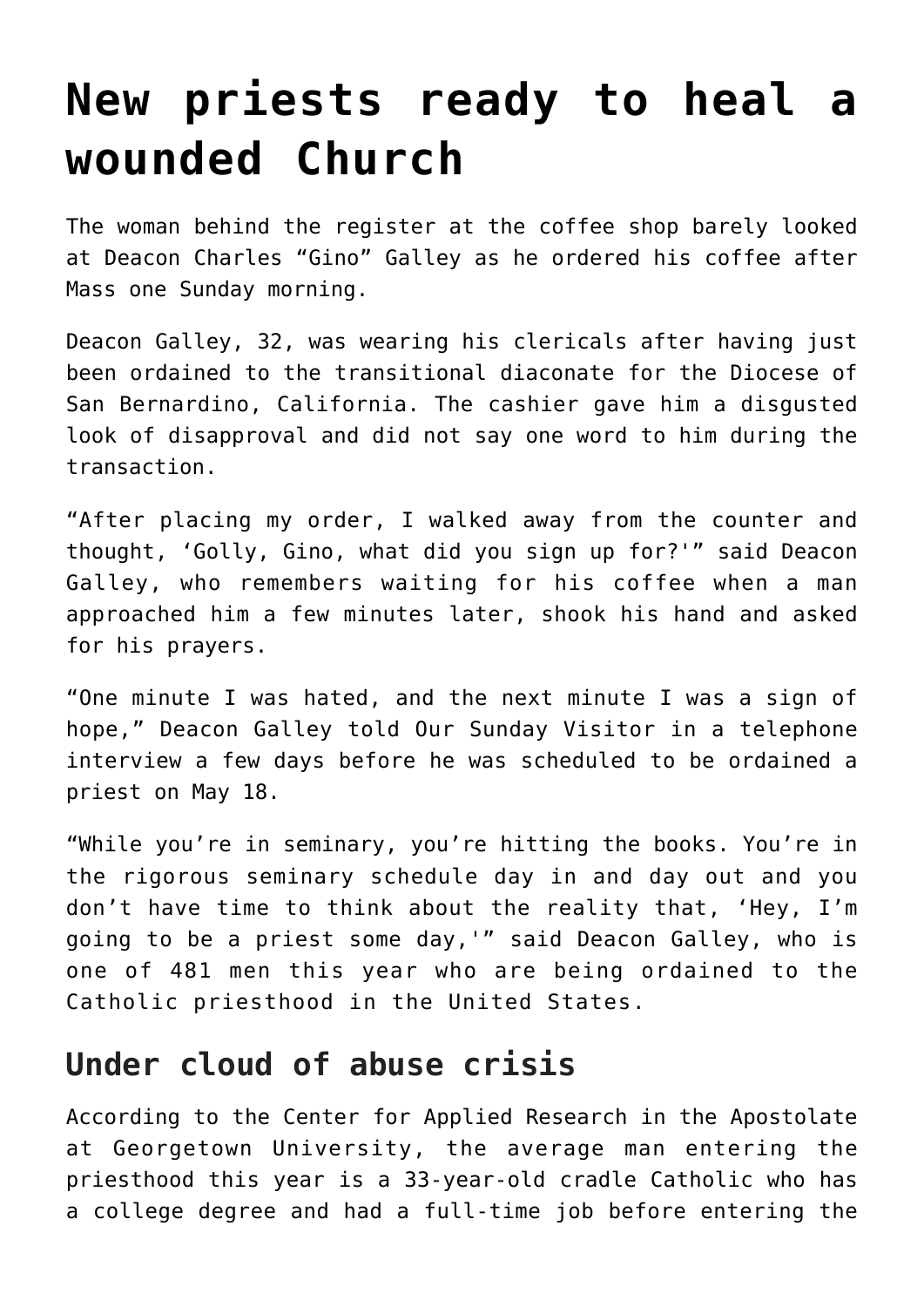seminary.

The new priests have another thing in common: They spent their last year of formation under the dark cloud of the clergy sex abuse scandal.

"We had to come together as brothers in formation. We prayed with each other and just took it one day at a time, keeping the focus on our own formation and pursuing what the Lord was calling us to," said Deacon Brendan Rowley, 34, who will be ordained this year as a priest for the Diocese of Providence, Rhode Island.

The clergy sex abuse crisis broke out again last summer, just before the current formation year began, with revelations that former Cardinal Theodore McCarrick had sexually abused minors and seminarians for several decades. Last August, a Pennsylvania grand jury reported that 301 priests in that state had sexually abused more than 1,000 minors over a 70 year period.

Those scandals prompted dozens of dioceses to release lists of credibly accused priests, motivated state attorneys general to launch their investigations and generated new calls for accountability measures for bishops. Meanwhile, seminarians found themselves preparing for a priesthood that once again was under suspicion from the wider culture and its very nature questioned by those in and outside the Church.

But several men who are being ordained priests or transitional deacons this year in the U.S. told OSV that the crisis has not discouraged them. The scandals appear to be strengthening their resolve to become the priests that God is calling them to be.

"If anything, it's motivation," Deacon Rowley said. "The Church needs more holy priests, priests who are dedicated to serving the Lord and laying their life down for others. We're in a tough spot right now, but it only makes it more necessary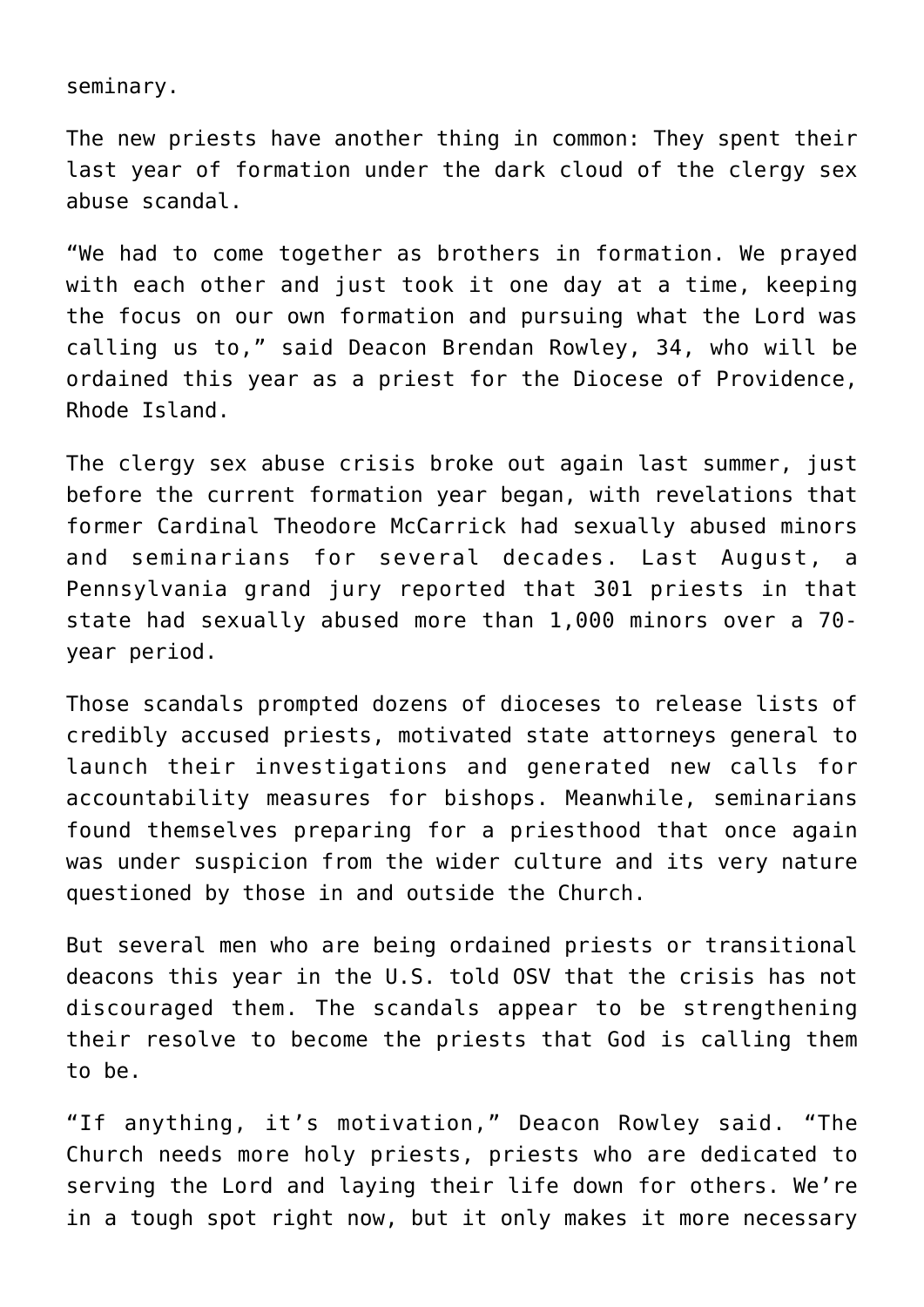for us to do what needs to be done."

## **Healing the Church**

Deacon David Roman, 34, will be ordained a priest for the Diocese of Bridgeport, Connecticut, on June 1. He told OSV that the scandals have strengthened his fellow seminarians' desire "to be men of courageous virtue."



A priest puts his hands on the head of newly ordained priest during an ordination Mass celebrated by Pope Francis at the Vatican on May 12. CNS photo by Yara Nardi, Reuters

"In speaking to my brother seminarians I got the sense that there was justifiable anger and dismay with the severe violation of trust and harm that so many have endured at the hands of wayward priests and bishops," Deacon Roman said.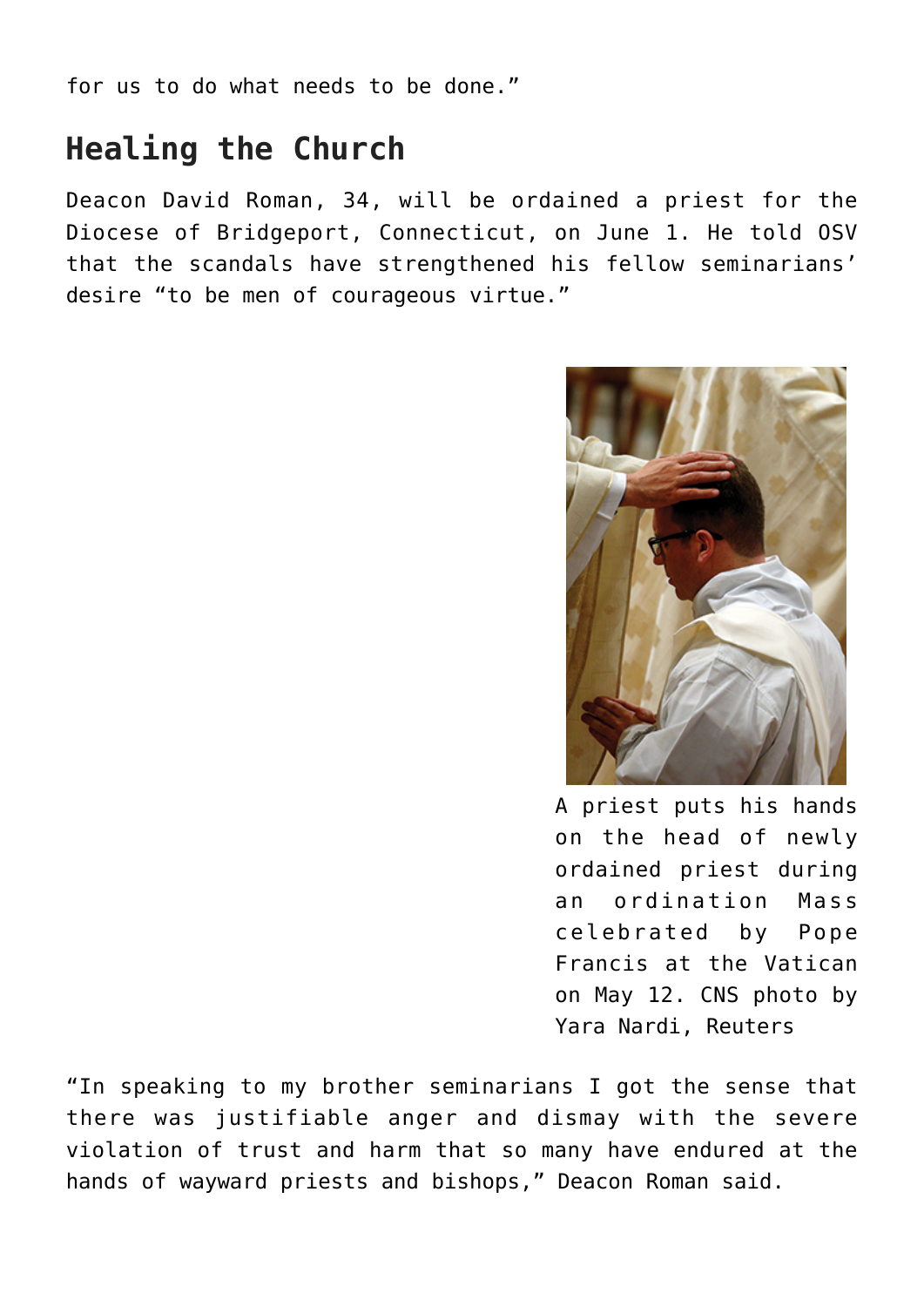The new priests told OSV that their seminary rectors and faculty staff members over the past year had frank discussions with them about the scandals. Many encouraged the seminarians to ask questions or to express their thoughts and concerns about the crisis and the way forward.

"We want, like everyone else, for there to be no more hiding, no more secrets, to put it all out on the table," said Deacon Patrick May, 31, who will be ordained a priest for the Diocese of Savannah, Georgia, on June 1.

"Yes, all this does hurt the Church's public image, but the spiritual heart of the Church needs this to move forward, for all this to just come out and be purified so we can move forward and help those people who have been hurt by this," Deacon May told OSV.

Rather than discouraging him from the priesthood, Deacon May said the crisis actually encourages him "to invest more in the priesthood through my own spiritual life, to be the best priest I can be and that the People of God deserve."

Deacon Matthew Ikechukwu Nwafor, 38, who was ordained a transitional deacon for the Diocese of Raleigh, North Carolina, on April 27, told OSV that while what is happening in the Church is "painful and discouraging," it motivates him to continue on his path to priestly ordination.

"I feel more energized to go out and what I can do to contribute to healing in the Church and to wipe the face of the suffering Jesus," said Deacon Nwafor, a native of Nigeria who immigrated to the United States while pursuing his graduate studies.

## **Being 'men of prayer'**

Deacon Gino Wilcox, 44, who will be ordained a priest for the Diocese of Las Cruces, New Mexico, on May 24, said he is more determined than ever to be a good priest, and added that he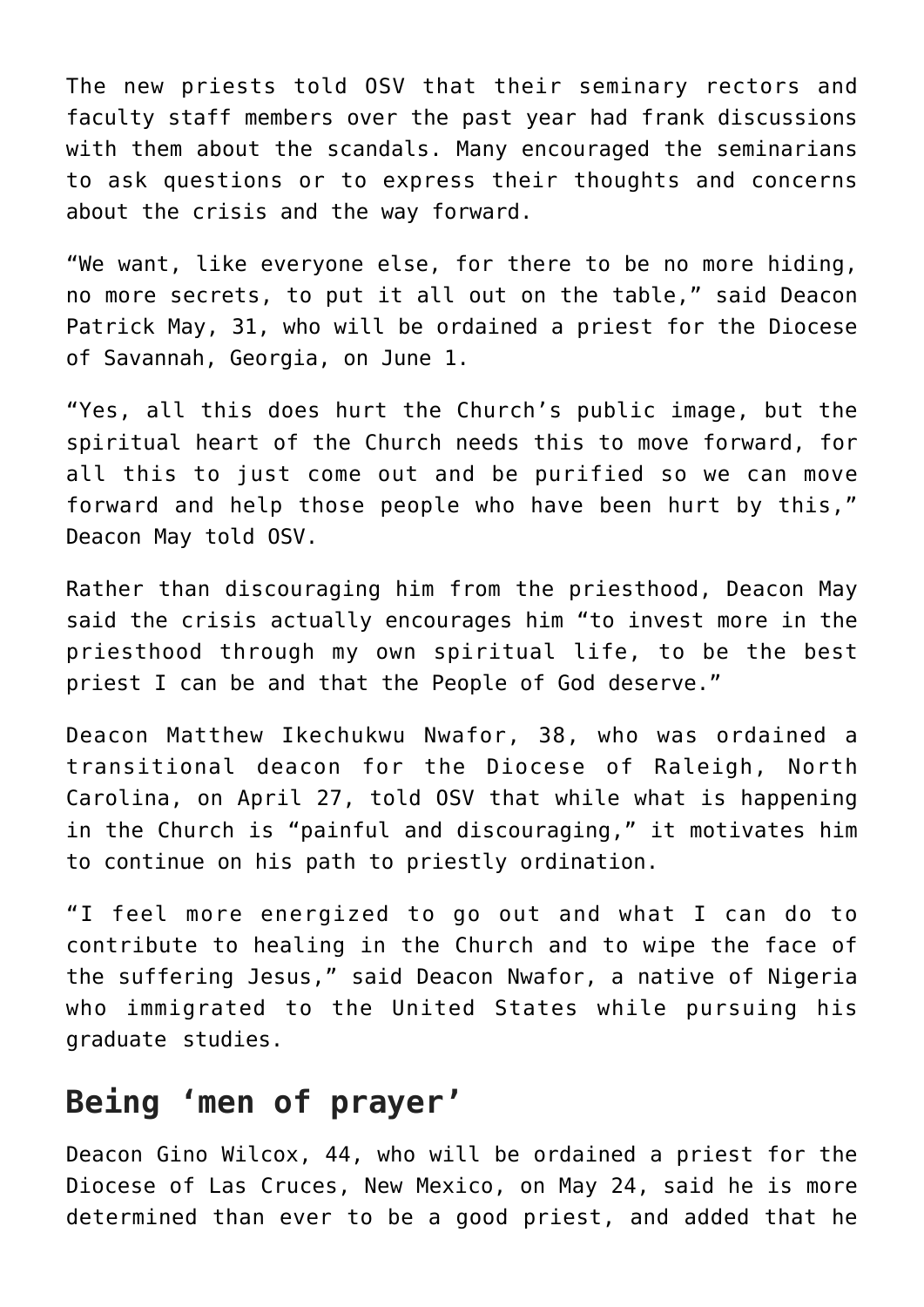prays for sex abuse survivors.

"I believed then, and I believe now, wholeheartedly, that the priesthood is my vocation," Deacon Wilcox said. "The recent scandals have reaffirmed my resolve that was already there. In this climate, my goal is to be formed well and virtuous, so that I may serve the People of God in love and sacrifice."

On June 1, Deacon Daniel Niezer, 26, was set to be ordained a priest for the Diocese of Fort Wayne-South Bend, Indiana. He said the scandals do not discourage him, because people still need Christ in their lives and priests who can bring the Lord to his people through the sacraments.

"Knowing that Christ is still calling me to be a priest, that there is still a lot of really good and beautiful work that can be done through priests, is a big motivation for me to really step up to the plate, and really answer the call that God has given me," Deacon Niezer said.

Deacon Galley, from the Diocese of San Bernardino, added that he learned through his seminary formation that virtually every priest who falls into serious sin has in some way lost touch with his relationship with God through prayer.

"We are done with watered-down Catholicism," Deacon Galley said.

"We are done with watered-down spirituality. … We want to embrace the hard life. We recognize, more than ever, that we have to be men of prayer."

Deacon George Staley, 26, who will be ordained a priest for the Archdiocese of St. Louis on May 25, told OSV that his seminary faculty leaders encouraged open and candid discussions about the sex abuse scandals. They even invited a clergy sex abuse survivor to address the seminarians and share his harrowing faith journey. Deacon Staley described that moment as powerful.